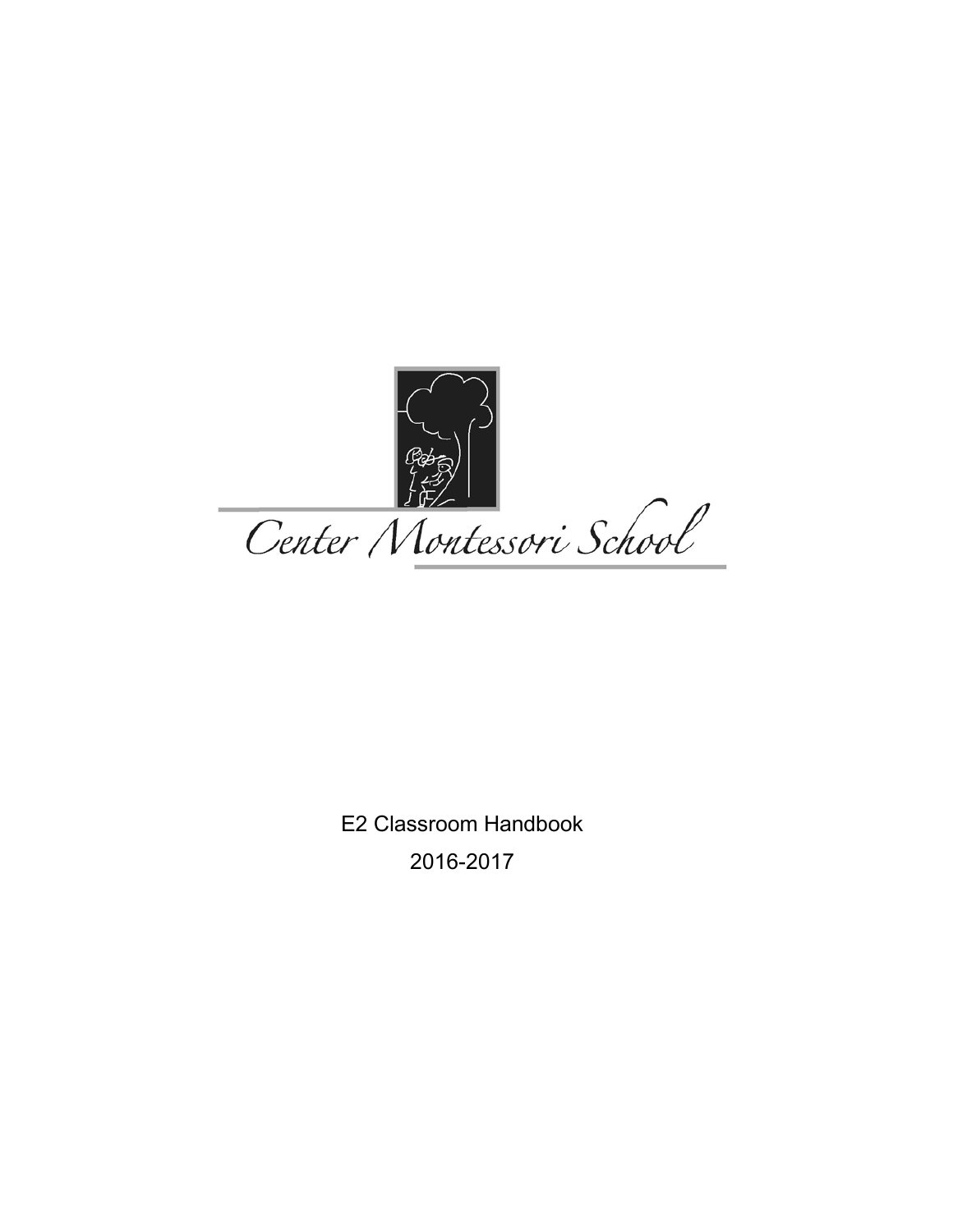# Table of Contents

Elementary 2 Curriculum Overview

School Day

Bathroom

Birthday Celebrations

Book Reports

Reading Assignments

Special Events

**Technology** 

**Conferences** 

Field Trips

Homework Requirements

Lunch

**Schedule** 

Snow Cones

Specials

Stanford Achievement Testing

Student Supply List

Telephone School-Wide Policy

**Tutorial** 

Unfinished weekly work

Elementary 2 Curriculum Overview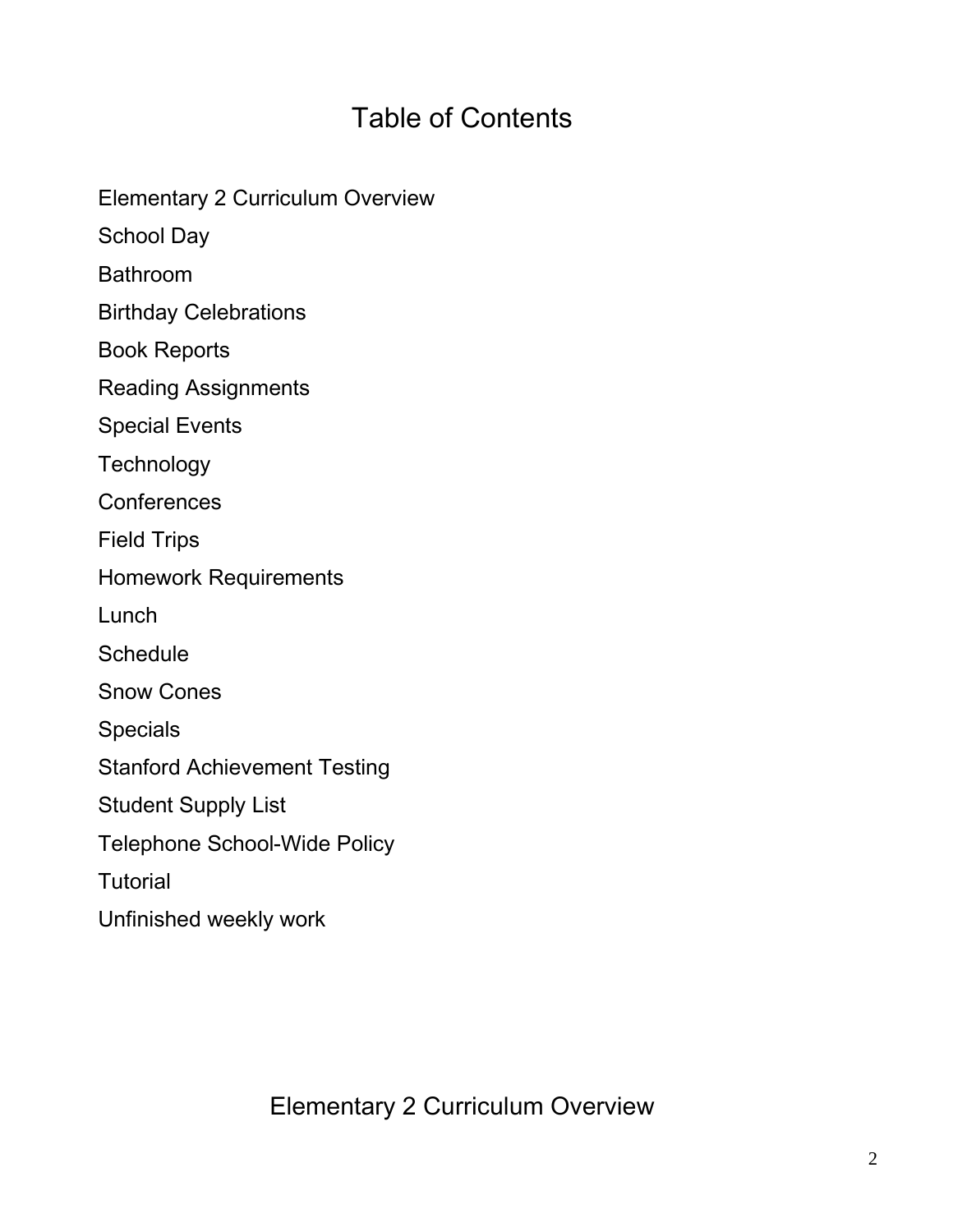- Mathematics: Math encompasses arithmetic operations on whole numbers and fractions. Children work with problems having one-, two- and three-digit divisors, fractions, decimals, percentages, algebra, squares, square roots, geometry, graphs, measurement, time, and money. This curriculum is covered by most children in the two-year cycle.
- Science: Sciences included botany, zoology, and physical science. In zoology we study human anatomy, environmental studies, reproduction, botany and marine biology. Physical science includes the study of simple machines, electricity, magnetism, energy, atoms, the periodic table of elements, and compounds.
- Language: The language curriculum includes reading, literature circles, writing of all kinds, grammar, language mechanics, vocabulary, and spelling. Children continue to read independently for pleasure as well as for gaining information.

Literature Circles give the students opportunities to read together and discuss their readings. The students are introduced to many types of writing. We use the 6+1 Trait® Writing analytical model for assessing and teaching general writing. We also use a program called Power Writing, a method for developing organizational skills in expository writing. Lastly, children learn how to write stories and poetry.

In grammar the students review the parts of speech and study sentence analysis. Language mechanics stresses punctuation. The children work on expanding their vocabularies. And finally, language includes lessons on spelling skills.

 Cultural: In a Montessori classroom such as ours, the subjects called cultural studies include the subjects of social studies, history, and geography. Our emphasis on history includes early humans, early civilizations, and the ancient Greeks through Alexander the Great. Geography covers mapping skills, using an atlas, and individual continent research.

#### School Day: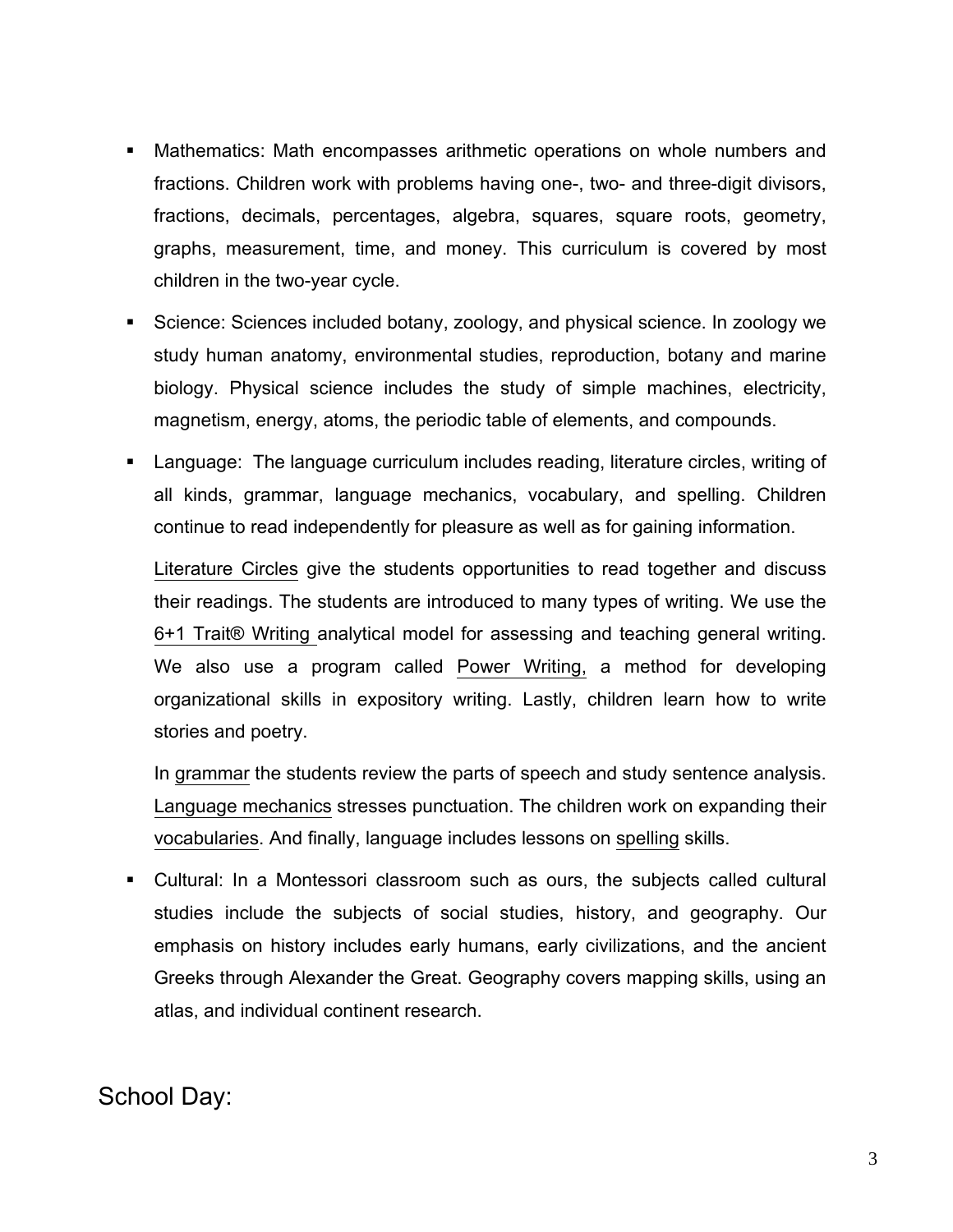We open the classroom for drop off beginning at 8:20am. Pick up for E2 students is 3:10pm.

### Birthday Celebrations:

Students conduct their own celebrations using a timeline of their lives. Please contact our classroom assistant, Tricia Hackworth to schedule your child's celebration. Birthday celebrations will be conducted on Mondays and Wednesdays from 2:30pm to 3:10pm. Traditionally the birthday child brings a treat to share with the class.

Because there are so many activities at the end of the school year we will not schedule celebrations during the month of May. We ask that where possible summer birthdays be scheduled on the student's half-birthday.

As part of the celebration, we ask that new students bring in one birth picture and one picture for each year of their life. We will assemble the timeline prior to their celebration. Existing students should bring in one new picture.

#### Book Reports:

Periodically, students will be assigned a book report. They will receive a set of directions for doing the book report. Children can make book selections from the classroom library for book reports. Library books and Kindle books are permitted with prior approval.

#### Book Report Guidelines: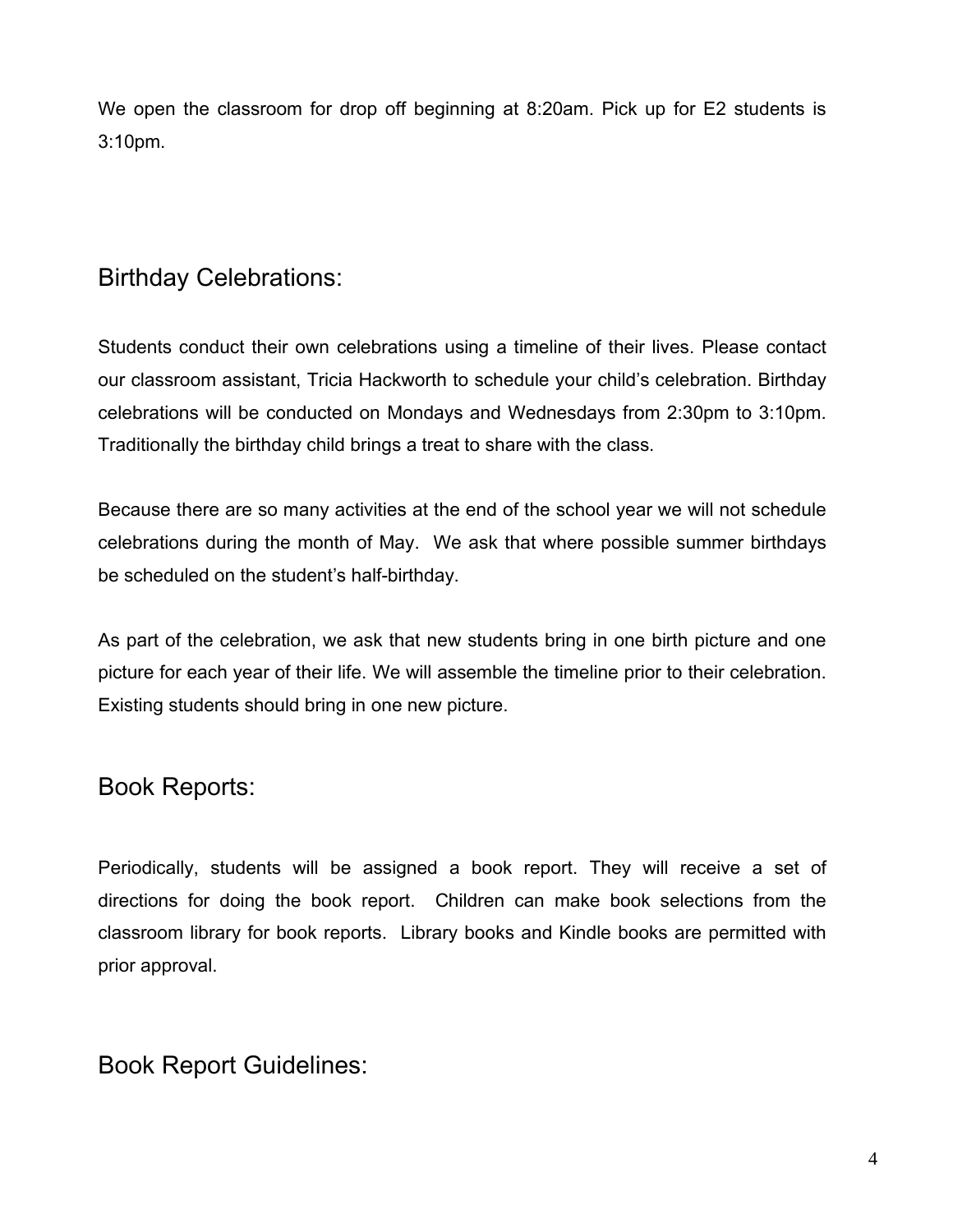- A guideline will be sent home for any book reports assigned throughout the year. Guidelines are handed out at the beginning of the month and will have a due date. Please read our weekly newsletter to know when these assignments are given out to the students.
- The child should initially compose the book report, but parents are encouraged to help him or her with organization, revisions, and the final edit.
- Book report books should be chosen from the classroom library. If your child's choice is from home or from a local library, it needs to be approved by the teacher. We encourage students to choose a Newbery Medal book.
- If you have any questions about book reports please contact Susan Rouwhorst at [srouwhorst@centermontessori.org](mailto:srouwhorst@centermontessori.org) or Jayne Cobb at [jcobb@centermontessori.org](mailto:jccmet@aol.com)

### Reading Assignments:

Literature Circles will occur a number of times throughout the school year. Each circle group has the same book. (Book fees will be collected at the beginning of the school year.) Students read these books both at home and at school. Encouraging students to keep their reading books in their back pacts is most helpful. For more information consult the following link: http://www.litcircles.org/Overview/overview.html#what

At Home (AH) books are also a part of our ongoing reading program. Students choose books from our library or get approval for other books. These books can be read at school and at home. Students regularly respond to this reading through in class writing.

# Special Events: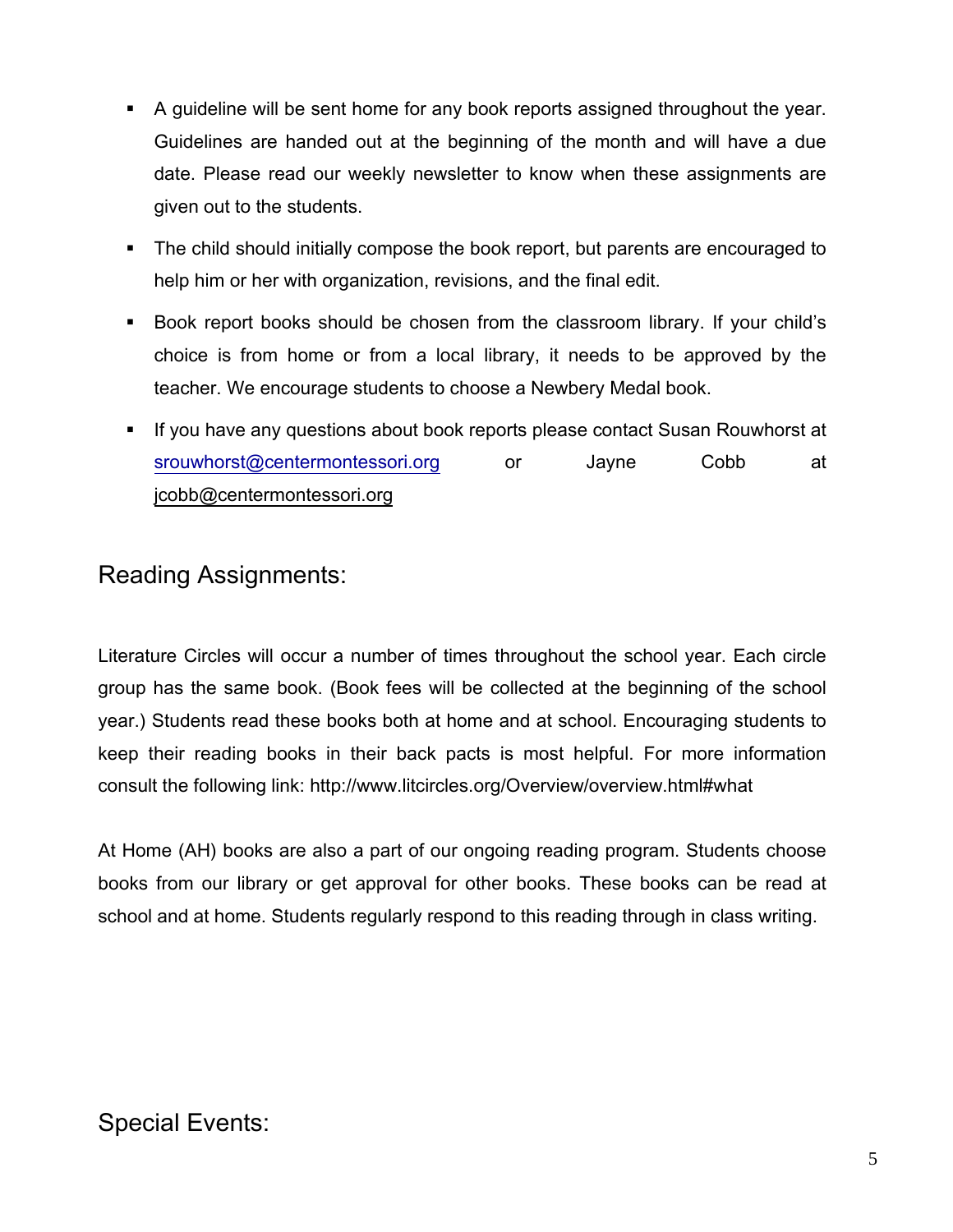November: Greek or Early Humans Play Spring: Montessori Education Week

Each November our class puts on a Greek or Early Human play, alternating each year. The students learn and rehearse their lines and work on props and costumes.

Each February our school celebrates Montessori Education Week, culminating in a school-wide program at the end of the week. Our students prepare a project to participate in the program.

#### Technology:

Students have use of our classroom computers and tablets. Personal cell phones and electronics are not permitted. Non-Internet electronic books, like Kindle, are allowed.

### Conferences:

Academic conferences with students, teachers and parents, will be scheduled for November/December and April/May. Your child's progress will be discussed and you will receive his/her progress report.

Parents are also encouraged to call and meet with us at any time during the school year. Please contact us before or after school if you would like to schedule a meeting.

#### Field Trips:

We make every effort to coordinate field trips that have a connection with our curriculum. We feel that these trips are an important part of the Montessori curriculum. Field trip notices, permission forms, and fees will be sent home prior to the trip.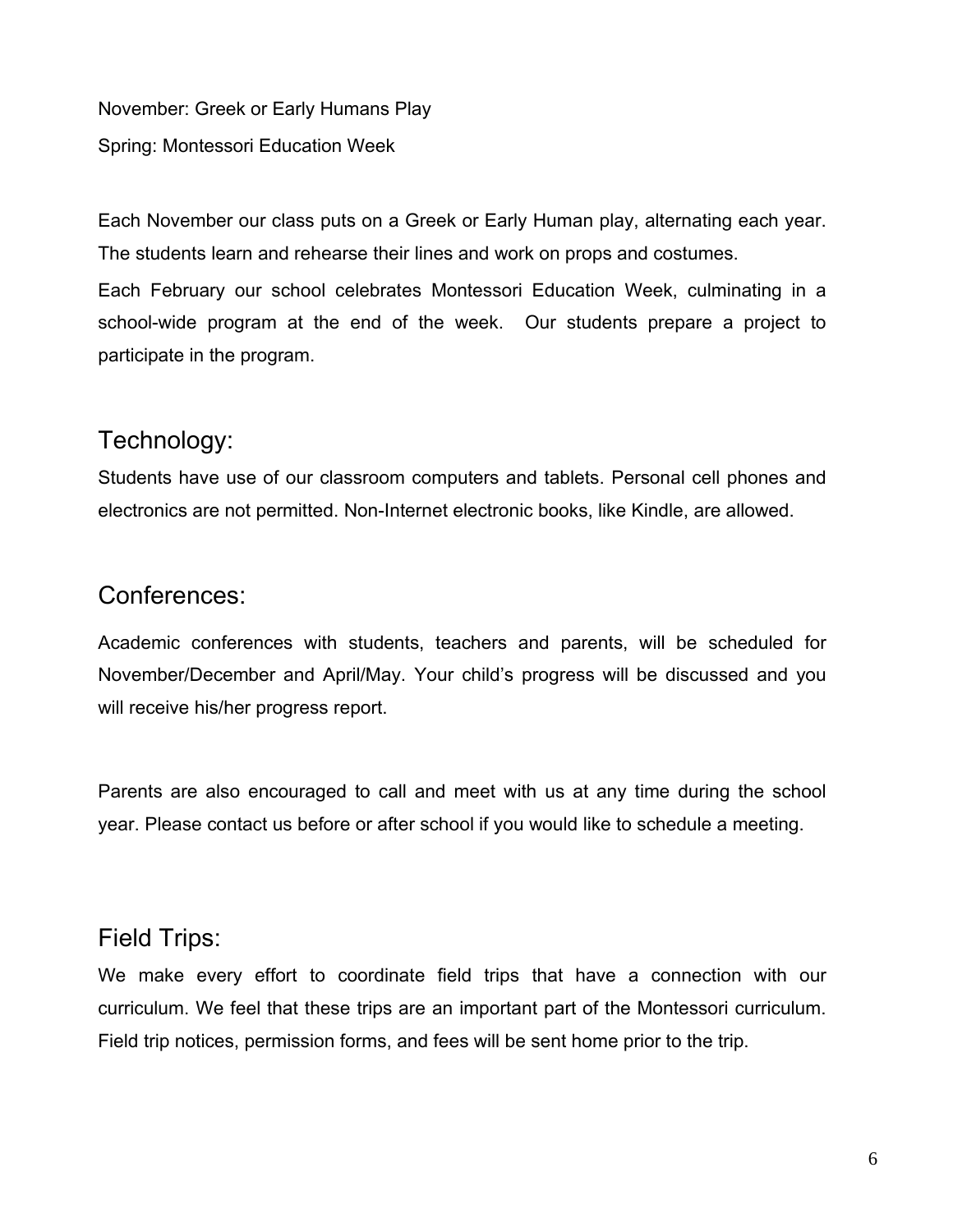We are grateful to our parent chaperones who help make the field trips possible. You will receive volunteer hours for your participation. If you sign up to drive, assume that you are chaperoning unless we contact you to advise otherwise. In certain cases we need to limit chaperones on a first come first served basis and if that occurs we will contact you.

#### Homework:

All homework should be checked and initialed by a parent.

- Students are encouraged to have do one or two pages of math for Tuesday, Wednesday, Thursday, and Friday. Math assignments may change with prior notice. Initially students will have Key to Measurement workbooks.
- Students have vocabulary flash cards due one Friday and a vocabulary worksheet due the following Friday.
- The vocabulary homework worksheet involves using the twelve vocabulary words in sentences and making a set of 3x5 flash cards with the word on one side and the definition(s) on the other. The children should use these cards as a study aid. (It's important to SAVE these cards throughout the year to use for reviews.) Students will be tested every other Friday. Home support with test preparation is advised.
- Students will have a book report assigned periodically throughout the school year.
- Parent support in helping a child stay current with his/her homework is encouraged.
- Some children may need extra practice with their cursive handwriting. This homework will be assigned as needed.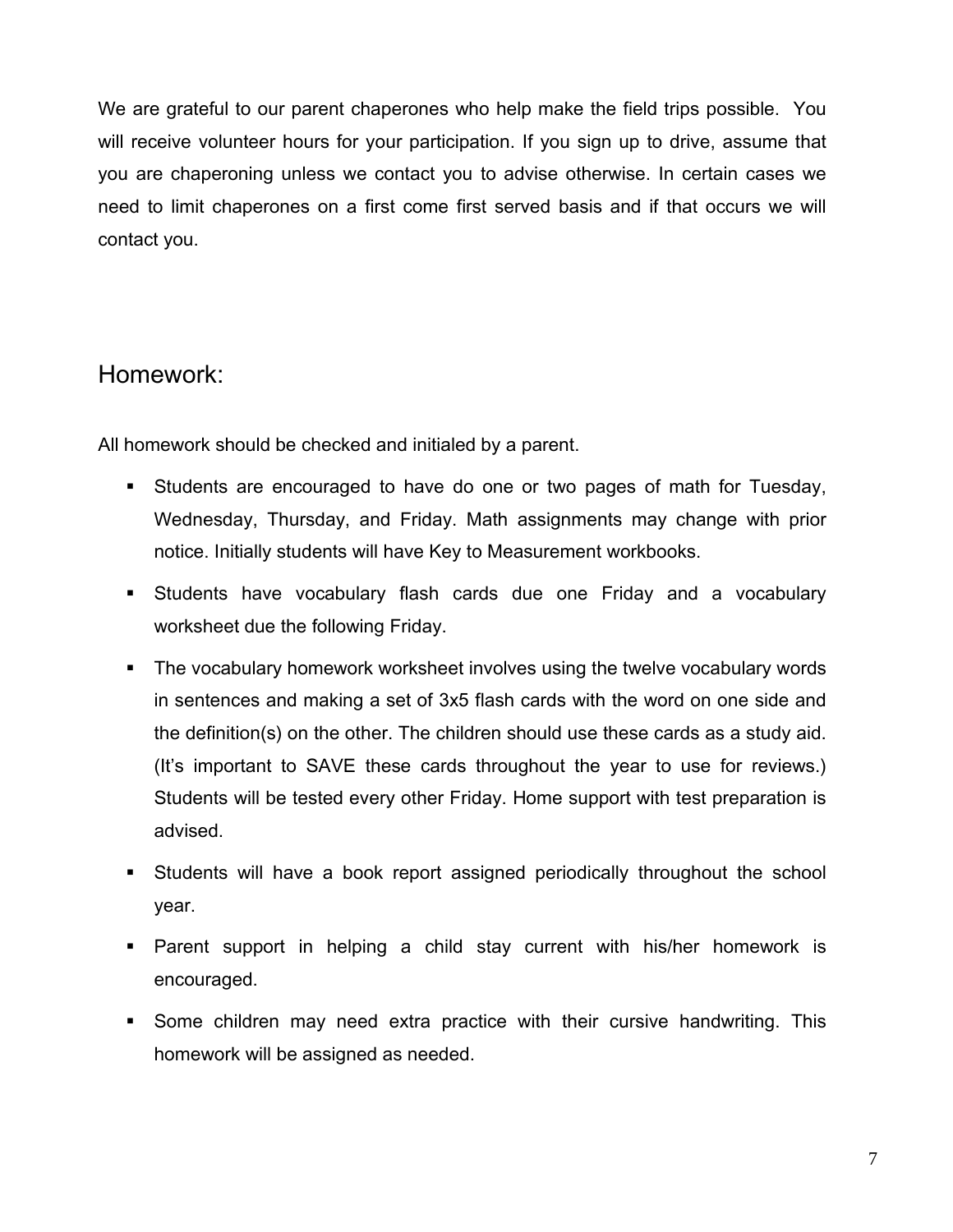#### Lunch:

A healthy cold lunch packed in reusable containers is encouraged. Additionally, students have access to a microwave. We request that you keep sugar to a minimum.

Our school is a nut-free zone. Any foods containing nuts or peanuts are NOT allowed.

#### Snow Cones:

Thursdays After School 2:10pm - 3:40pm Parent and Student-Run Classroom Business

The Elementary 2 Class has an ongoing business. Our snow cone sales help generate money for transportation to our annual overnight trip held each May and the experience of running the business provides students practical life lessons about customer service.

The snow cone parent coordinator will organize the weekly parent volunteer schedule for Thursday sale days. We ask that parent volunteers arrive at school at 2:10pm on sale days to help students get set up and deliver snow cones to the primary classes. Please call our classroom before arriving to make sure there is ice available for that day. Parent volunteers need to stay until about 3:40pm to help supervise students with snow cone clean up.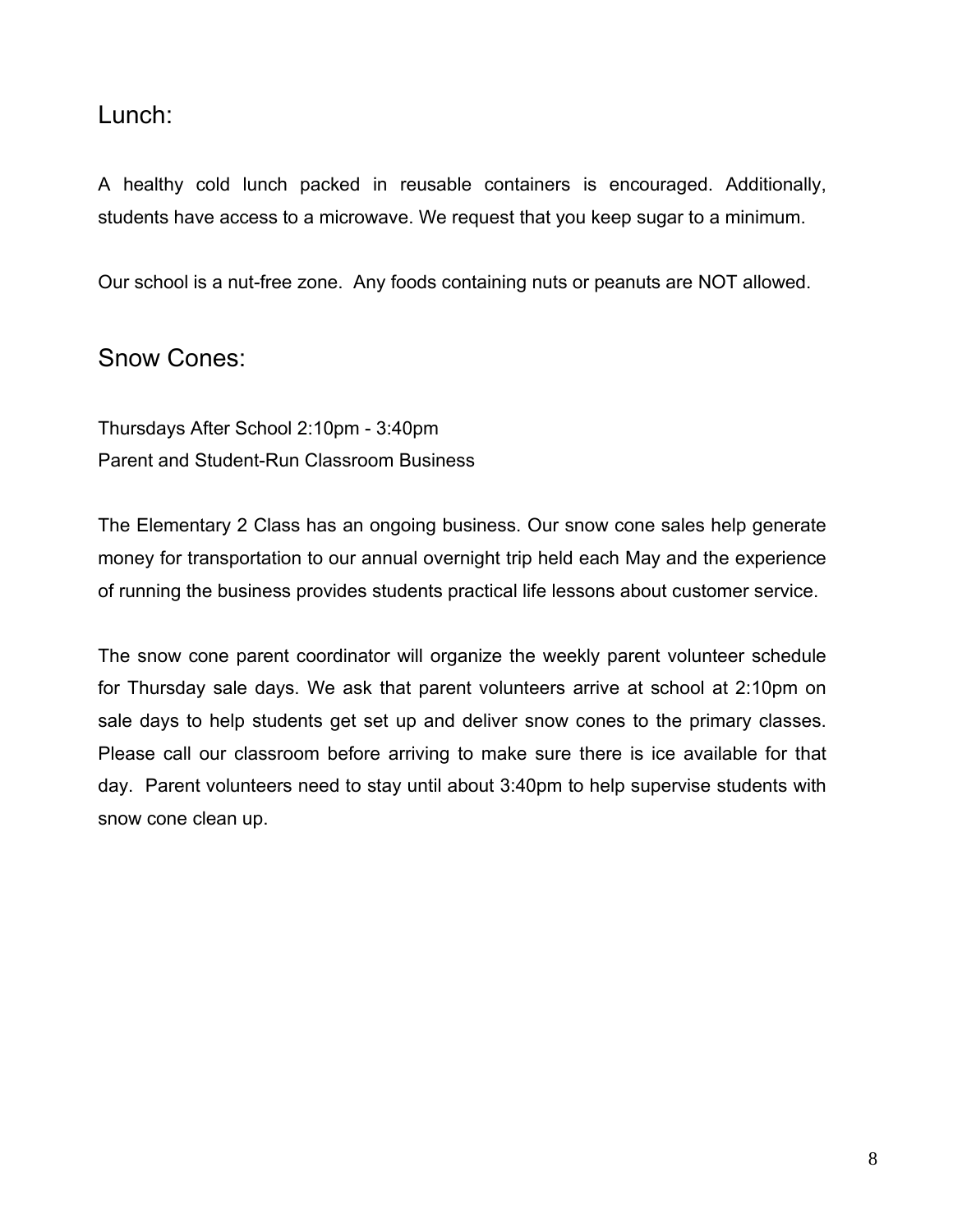### Specials:

Band with Alicia Kennedy Physical Education with Kathy Bixby Spanish and Art with Magnolia Rios.

Students attend and participate in all specials, including art, music, P.E., and Spanish. Specials are one of the ways we ensure the education of the whole child, one of the essential components of a Montessori education.

### Stanford Achievement Testing:

Stanford Achievement Tests will be administered in April to all Elementary 2 students. These tests are nationally normed, which means the scores are based on the performance of all students that took this test in the United States. At this time most states design and administer their own tests based on their curriculum.

Testing will be administered each morning for four days. Please make sure your child arrives on time and has a good breakfast. Make-up tests will be arranged as needed. If at all possible, please do not schedule dentist or doctor appointments during the mornings of this week.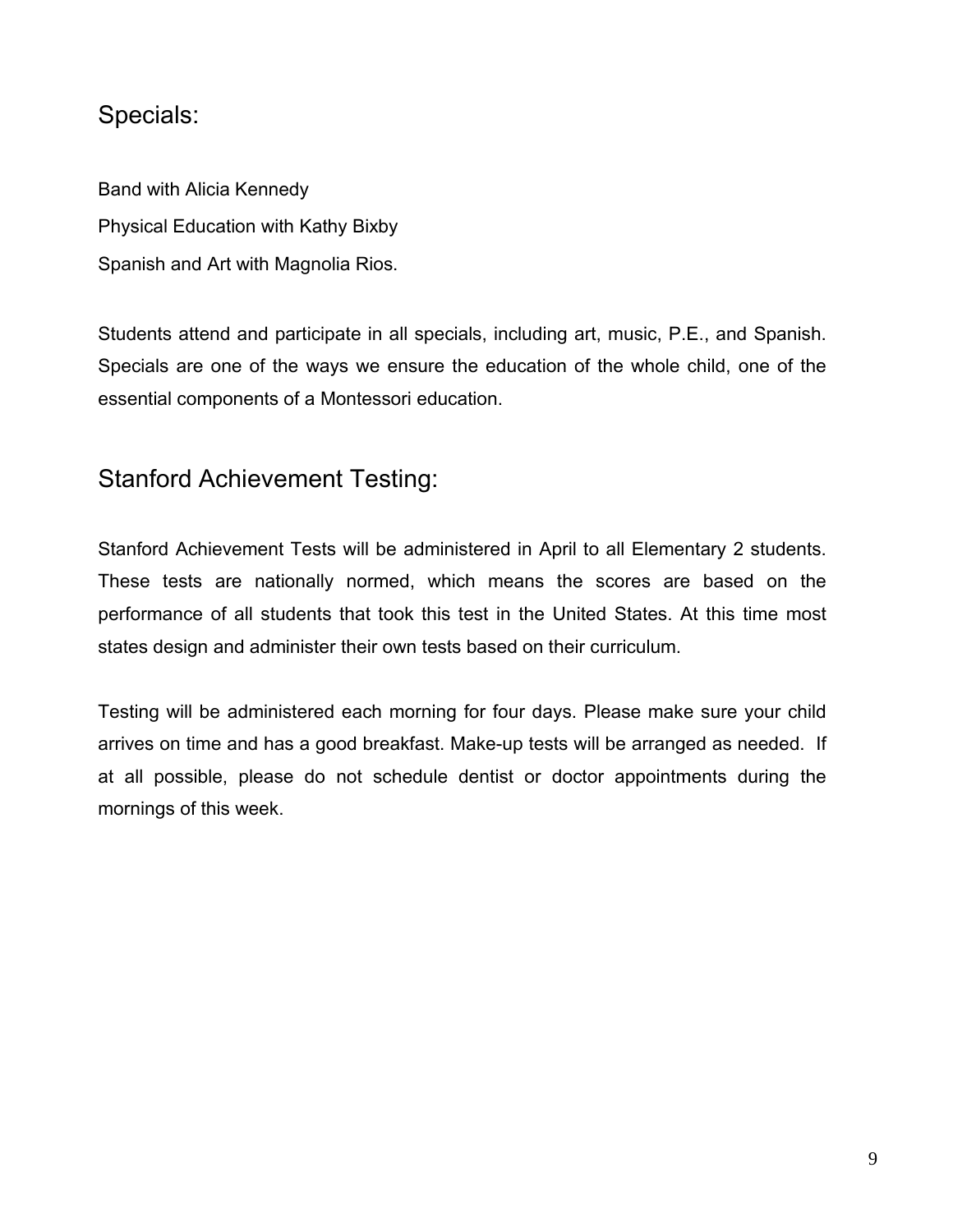# Telephone School-Wide Policy:

If you have a message for your child or need to speak with your child please contact the office and they will take a message or connect you to our classroom. Cell phone use by students is not permitted.

#### Tutorial:

Tutorial is held from 3:10pm until 4:10pm on most Tuesday afternoons. Students are invited on an individual basis. We usually have a theme for tutorial. One week we could work with students needing support in math and in other weeks we might work with students needing help with a writing project.

### Unfinished weekly work:

One of the most challenging things your child will learn this year is time management skills. The children will have opportunities to learn how to be responsible for figuring out what to do when, determine what needs to get finished first, set daily goals, complete work before going on to something different, and choose work partners who will help them meet goals.

#### Classroom Community:

We encourage parents and students alike to see the E2 classroom as a community. We welcome your ideas and suggestions. In this way we can have a most happy and productive year.